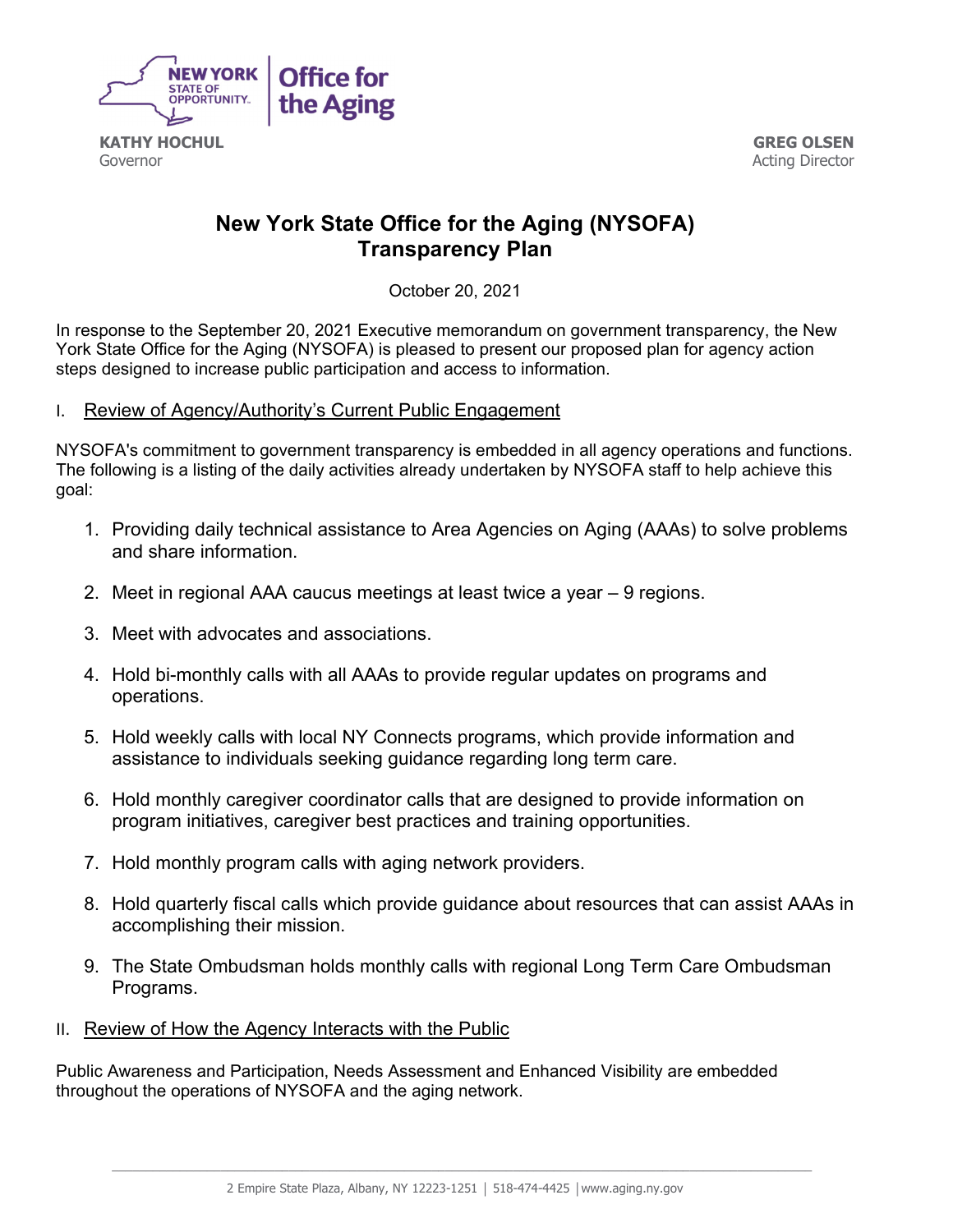The following provides background on the public engagement elements of NYSOFA's operations that are built into the agency's Four-Year Plan, along with action steps to enhance public engagement through this plan and other areas of our operation.

Public participation and access to information is fundamentally embodied in NYSOFA's New York State Four-Year Plan on Aging. This foundational document guides NYSOFA's statewide operations and establishes specific community outreach expectations of NYSOFA, its community partners, and contractors who provide services to older adults.

This includes requirements that every four years, at a minimum, the AAAs engage in a community needs assessment. Needs assessments utilize public outreach methods to collect data for comprehensively identifying and prioritizing community needs, including, but not limited to, the following: random sample surveys, community forums, focus groups, reports to county legislators or boards of directors, meetings with older adults, and other mechanisms.

With direction and oversight from NYSOFA, numerous services are delivered at the local level through NYSOFA's network of Area Agencies on Aging (AAA). Each AAA is directed by NYSOFA, through its Four-Year Plan and Annual Update, to document how it will meet specific requirements governing transparency at the local level, including community outreach and public participation and awareness.

## III. Proposed Plan to Expand Transparency and Expected Timeline

NYSOFA's goal has always been to provide transparent information-sharing with its Area Agencies on Aging while keeping the public informed about the array of programs and services offered in New York State to help older adults stay healthy and age in place with dignity. By sharing information, we can learn more about how the AAA websites and local providers can help connect individuals to the robust array of state programs and services.

#### *A. Improving General Aging Network Transparency*

NYSOFA annually receives each AAA's plan for community outreach, public information, and input gathering for specific populations, including individuals with Alzheimer's Disease and related disorders, those institutionalized and or at risk for institutionalization, low-income and low-income minority populations, individuals with limited English proficiency, persons with disabilities, caregivers, rural residents, Native Americans, LGBTQ New Yorkers, and other populations.

Each AAA has an advisory council to help advise on needs in the community and communicate local issues to the AAA. Each AAA holds public events to gather local input on needs and solutions from consumers, families, service providers, and policymakers.

Action: NYSOFA will provide ongoing technical assistance to the AAAs in increasing the visibility of and participation remotely and/or in person at public events held by the AAAs.

Action: NYSOFA will provide technical assistance to the AAAs to increase the effectiveness of and participation in their need assessments. NYSOFA will assist with identifying best practices and effective strategies that will help generate increased public participation and awareness of the needs of older adults and their caregivers.

Action: NYSOFA commits to elevating the visibility of both this input process and the resulting final plan via the agency's expanded online presence and stronger partnership with the Association on Aging in New York.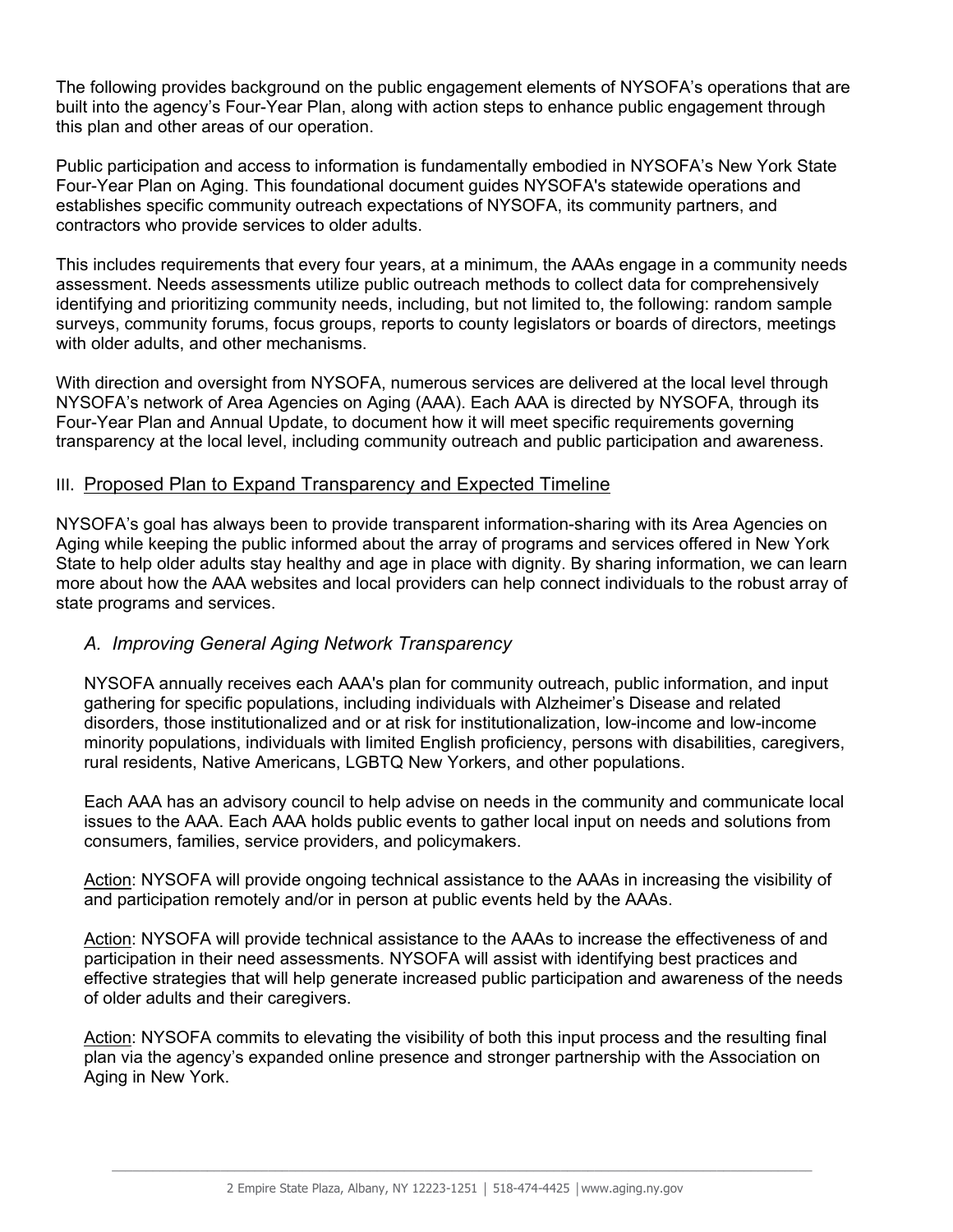# *B. Interconnected Web-based Pathways for Transparency*

Action: NYSOFA will encourage each AAA to have a link on its website to the NYSOFA website and to also include a link to the My Benefits page and to our benefit tutorial videos to encourage increased participation in programs such as the Supplemental Nutrition Assistance Program (SNAP) and other federal, state, and local benefits. AAAs will also be encouraged to include links to other state agencies' websites that would provide beneficial information for older adults and their caregivers. Interconnecting the state and local web-based pathways and resources in this way will increase access to programs and services.

# *C. Public Reporting of Data and Open Data NY*

NYSOFA has identified several opportunities for enhancing public reporting of data on NYSOFA's website and Open Data NY with respect to core programs and functions that are directed or overseen by the Agency. While these data are already presented in various reports, NYSOFA will work to develop a process for annually posting this information on Open Data NY. This includes data related to client contacts and contractor data.

Action: NYSOFA will expand the information that it posts on Open Data NY to provide aggregate data and the numbers of people served, as well as the type of services requested for programs in the following categories:

- Health Insurance Information and Counseling Program (HIICAP) post data on the number of Medicare beneficiaries counseled, number of Medicare beneficiaries reached through education and training, and the number of Medicare beneficiaries aided with completion of lower-income financial assistance applications.
- NY Connects post annual quantitative summary data reports, which would include overall numbers of individuals that contacted NY Connects and types of services being requested.
- Long Term Care Ombudsman Program (LTCOP) post annual quantitative summary data reports, which would include overall numbers of individuals that contacted LTCOP and types of services being requested.
- Naturally Occurring Retirement Community (NORCs) programs post aggregate data of individuals served and services provided as well as current contractors.

## *D. General Website Transparency*

NYSOFA's website is updated regularly to provide critical information to the public. Individuals can find actionable information about services for older adults, including a directory for contacting local service agencies. This includes information on the various programs and services that are offered by the network of aging providers.

NYSOFA will engage in efforts to highlight the New York Connects program which is a one-stop access point that offers a telephone hotline, resource directory, and self-guided digital assessment option directing older adults and/or their families for help at the community level. The service receives more than 250,000 contacts and over 1.5 million hits to the New York Connects online resource directory annually. These resources are regularly promoted on social media. NYSOFA will continue to promote these resources.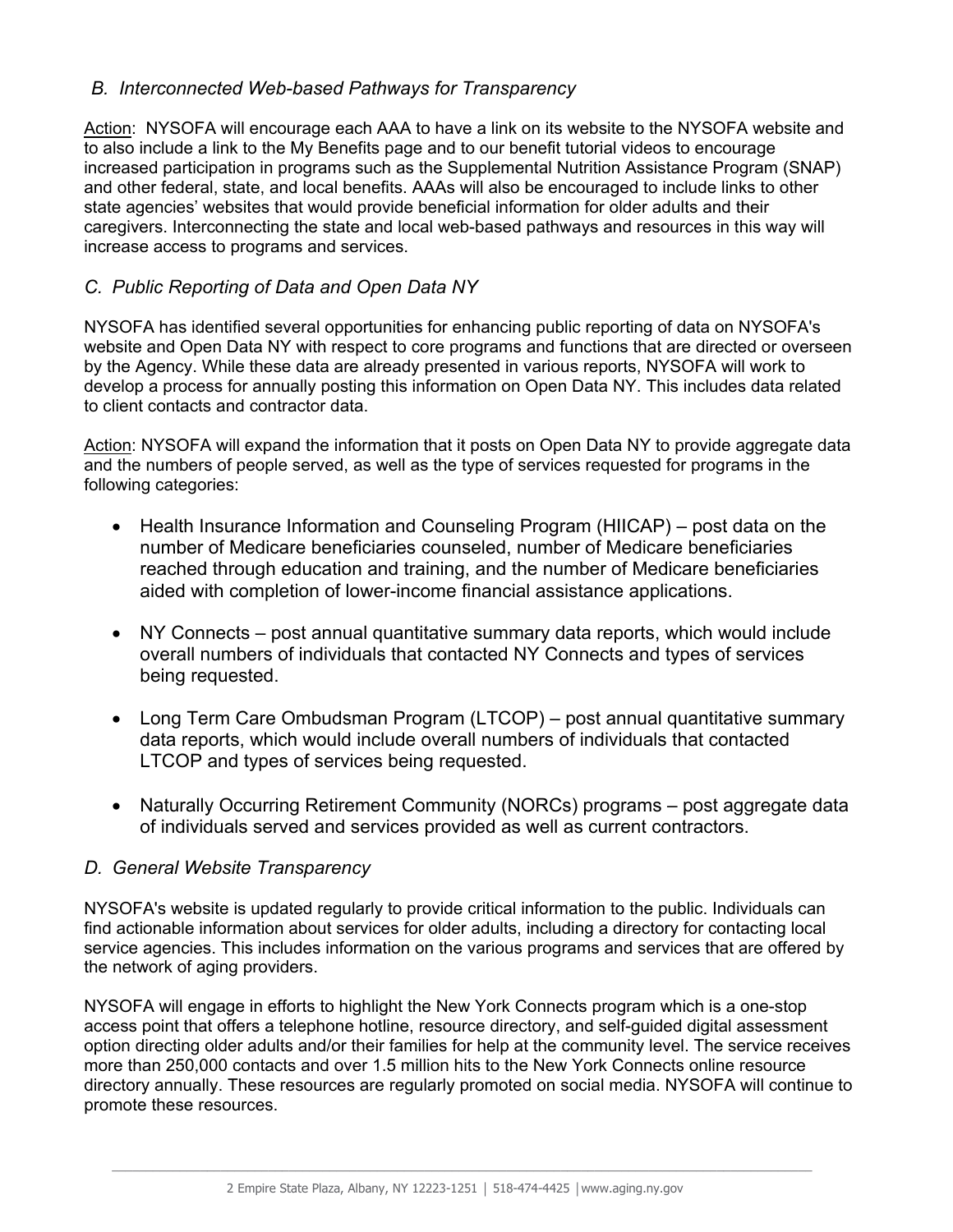Action: NYSOFA will expand the information that it posts on NYSOFA's website:

- Provide quarterly aggregate data numbers of people served, as well as the type of services requested from programs, including NY-Connects, HIICAP and LTCOP.
- Additional data sets and findings NYSOFA is identifying additional data sets and findings for potential public reporting and posting, including best-practices and recommendations generated by local Long Term Care Planning Councils.

# *E. Social Media Transparency*

NYSOFA's social media channels report some of the highest rates of engagement among state agencies. We have substantially expanded our offerings to reach the public in more diverse ways, especially since the onset of COVID-19. This includes bi-monthly Facebook Live events featuring the NYSOFA Director and professional experts from state agencies and other experts discussing topics and fielding questions from the public on how to access mental health services, Medicare enrollment options, nutrition, care for individuals with Alzheimer's Disease or cognitive decline, elder abuse, and other issues of public interest. This series has engaged tens of thousands of New Yorkers.

Action: NYSOFA will continue to offer and build on this forum along with other digital tools for direct engagement with the public including posting on social media materials shared with the aging network to help enhance their operations.

# *F. Records Transfer to the NYS Archives*

The New York State Archives helps state agencies manage their records effectively throughout their lifecycle. The State Archives appraises records and acquires, preserves, and makes available agency records of enduring historical or research value.

Action: NYSOFA will continue to build upon its relationship with the New York State Archives to transfer pertinent documents, including those of historical significance to the State Archives.

*The following is an overview of the resources that will be used to implement this plan.* 

NYSOFA will continue to follow current operating practices and use existing resources to reach out to local AAAs throughout the state to link and post information on their websites and through social media and continue to work with AAAs so they are aware of new or changing content on the NYSOFA website. AAAs provide a community-based and personal approach that meets the specific needs of the older adults and caregivers within the county where they reside.

#### *The timeline for implementation of the plan is the following.*

These action plans will be weaved into existing practices and undertaken immediately.

## IV. Measures of Success and Long-term Monitoring

NYSOFA's goal is to provide transparent information-sharing with its Area Agencies on Aging while keeping the public informed about the array of programs and services offered in New York State to help older adults stay healthy and age in place with dignity. By sharing information, we can learn more about how the AAA websites and local providers can help connect individuals to the robust array of state programs and services.